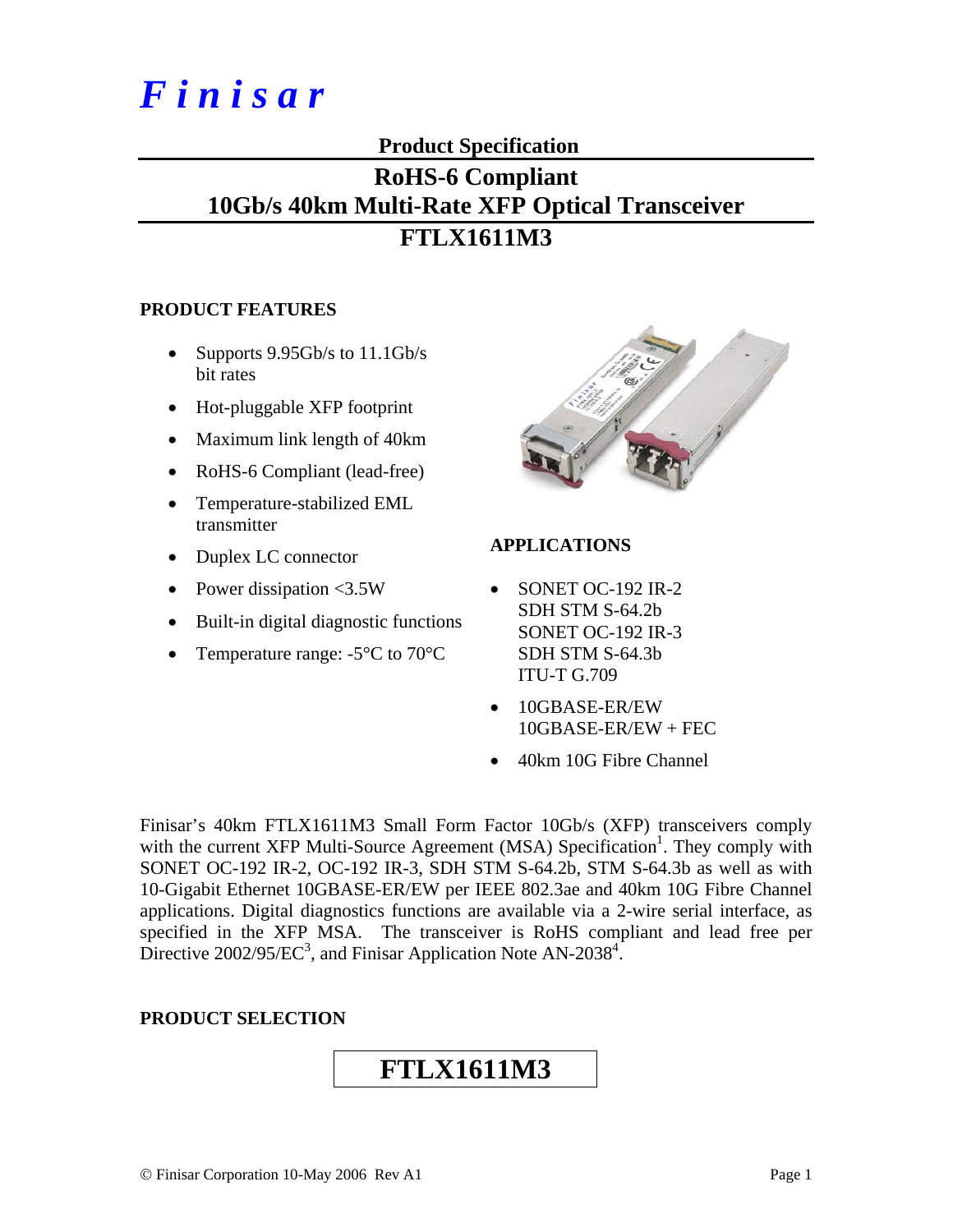#### **I. Pin Descriptions**

| Pin             | Logic    | <b>Symbol</b>            | <b>Name/Description</b>                                       | Ref.           |
|-----------------|----------|--------------------------|---------------------------------------------------------------|----------------|
| 1               |          | <b>GND</b>               | Module Ground                                                 | 1              |
| $\overline{2}$  |          | VEE5                     | Optional -5.2 Power Supply - Not required                     |                |
| 3               | LVTTL-I  | Mod-Desel                | Module De-select; When held low allows the module to          |                |
|                 |          |                          | respond to 2-wire serial interface commands                   |                |
| $\overline{4}$  | LVTTL-O  | Interrupt                | Interrupt (bar); Indicates presence of an important condition | $\overline{2}$ |
|                 |          |                          | which can be read over the serial 2-wire interface            |                |
| 5               | LVTTL-I  | TX_DIS                   | Transmitter Disable; Transmitter laser source turned off      |                |
| 6               |          | VCC5                     | +5 Power Supply                                               |                |
| $\overline{7}$  |          | <b>GND</b>               | Module Ground                                                 | 1              |
| 8               |          | $\overline{\text{VCC3}}$ | $\overline{+3.3}$ V Power Supply                              |                |
| 9               |          | $\overline{VCC3}$        | +3.3V Power Supply                                            |                |
| $\overline{10}$ | LVTTL-I  | <b>SCL</b>               | Serial 2-wire interface clock                                 | $\mathfrak{2}$ |
| 11              | LVTTL-   | <b>SDA</b>               | Serial 2-wire interface data line                             | $\overline{2}$ |
|                 | $\rm LO$ |                          |                                                               |                |
| 12              | LVTTL-O  | Mod Abs                  | Module Absent; Indicates module is not present. Grounded      | $\overline{2}$ |
|                 |          |                          | in the module.                                                |                |
| 13              | LVTTL-O  | Mod_NR                   | Module Not Ready; Finisar defines it as a logical OR          | $\overline{2}$ |
|                 |          |                          | between RX_LOS and Loss of Lock in TX/RX.                     |                |
| 14              | LVTTL-O  | RX_LOS                   | Receiver Loss of Signal indicator                             | $\overline{2}$ |
| 15              |          | <b>GND</b>               | Module Ground                                                 | 1              |
| 16              |          | <b>GND</b>               | Module Ground                                                 | 1              |
| 17              | $CML-O$  | RD-                      | Receiver inverted data output                                 |                |
| 18              | $CML-O$  | $RD+$                    | Receiver non-inverted data output                             |                |
| $\overline{19}$ |          | <b>GND</b>               | Module Ground                                                 | 1              |
| $20\,$          |          | VCC <sub>2</sub>         | +1.8V Power Supply                                            |                |
| 21              | LVTTL-I  | P_Down/RST               | Power Down; When high, places the module in the low           |                |
|                 |          |                          | power stand-by mode and on the falling edge of P_Down         |                |
|                 |          |                          | initiates a module reset                                      |                |
|                 |          |                          | Reset; The falling edge initiates a complete reset of the     |                |
|                 |          |                          | module including the 2-wire serial interface, equivalent to a |                |
|                 |          |                          | power cycle.                                                  |                |
| 22              |          | VCC <sub>2</sub>         | +1.8V Power Supply                                            |                |
| 23              |          | <b>GND</b>               | Module Ground                                                 | 1              |
| 24              | PECL-I   | RefCLK+                  | Reference Clock non-inverted input, AC coupled on the         |                |
|                 |          |                          | host board - Not required                                     |                |
| 25              | PECL-I   | RefCLK-                  | Reference Clock inverted input, AC coupled on the host        |                |
|                 |          |                          | board - Not required                                          |                |
| 26              |          | <b>GND</b>               | Module Ground                                                 | 1              |
| 27              |          | <b>GND</b>               | Module Ground                                                 | 1              |
| 28              | CML-I    | TD-                      | Transmitter inverted data input                               |                |
| $\overline{29}$ | CML-I    | $TD+$                    | Transmitter non-inverted data input                           |                |
| $\overline{30}$ |          | <b>GND</b>               | Module Ground                                                 | 1              |

#### Notes:

1. Module circuit ground is isolated from module chassis ground within the module.

2. Open collector; should be pulled up with 4.7k – 10kohms on host board to a voltage between 3.15V and 3.6V.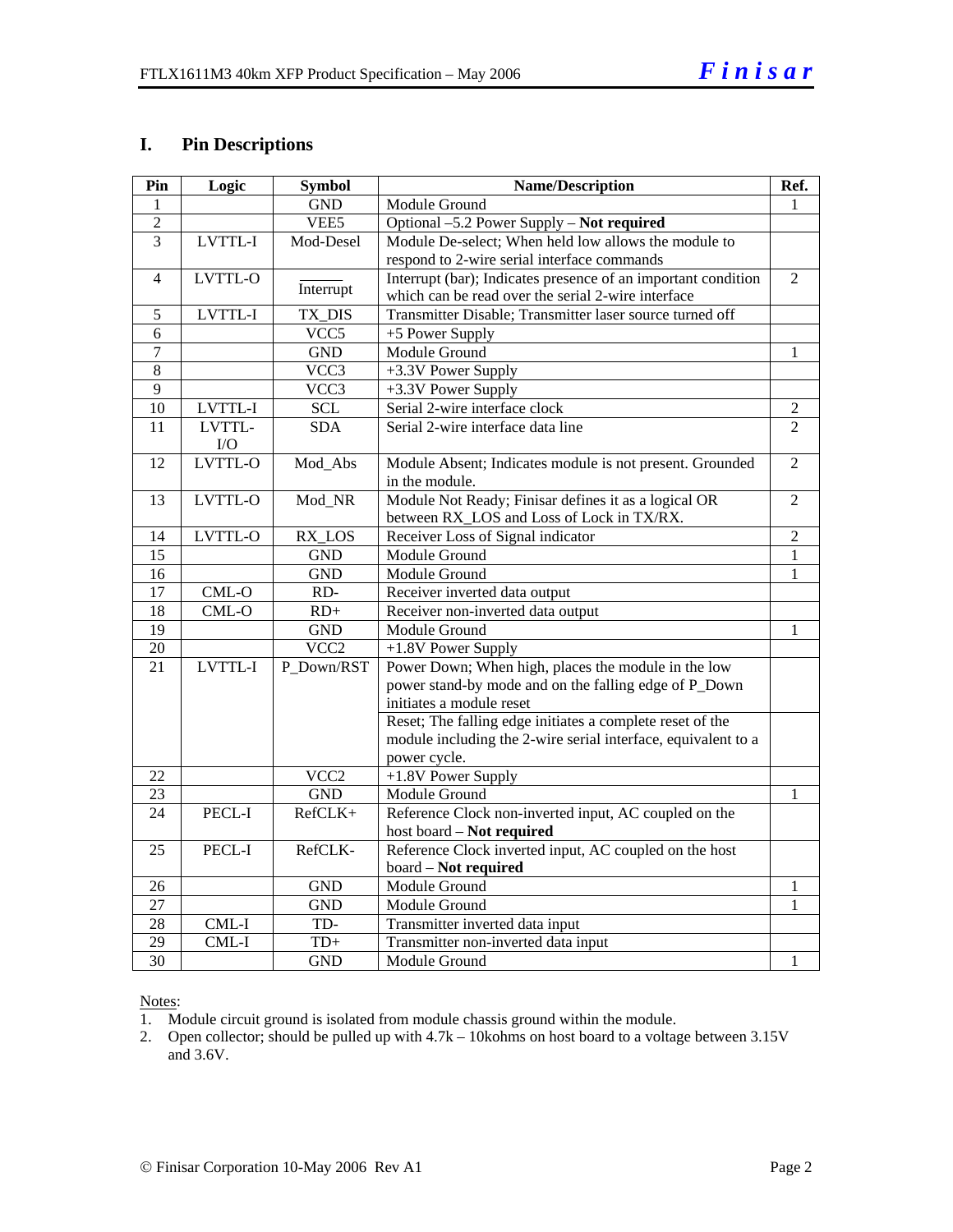

#### **Diagram of Host Board Connector Block Pin Numbers and Names**

#### **II. Absolute Maximum Ratings**

| <b>Parameter</b>                  | <b>Symbol</b> | Min   | Typ | <b>Max</b> | Unit   | Ref. |
|-----------------------------------|---------------|-------|-----|------------|--------|------|
| Maximum Supply Voltage 1          | Vcc3          | -0.5  |     | -4.U       |        |      |
| Maximum Supply Voltage 2          | Vcc5          | -0.5  |     | 6.U        |        |      |
| <b>Storage Temperature</b>        |               | $-40$ |     |            | $\sim$ |      |
| <b>Case Operating Temperature</b> | L OP          | -. 1  |     |            |        |      |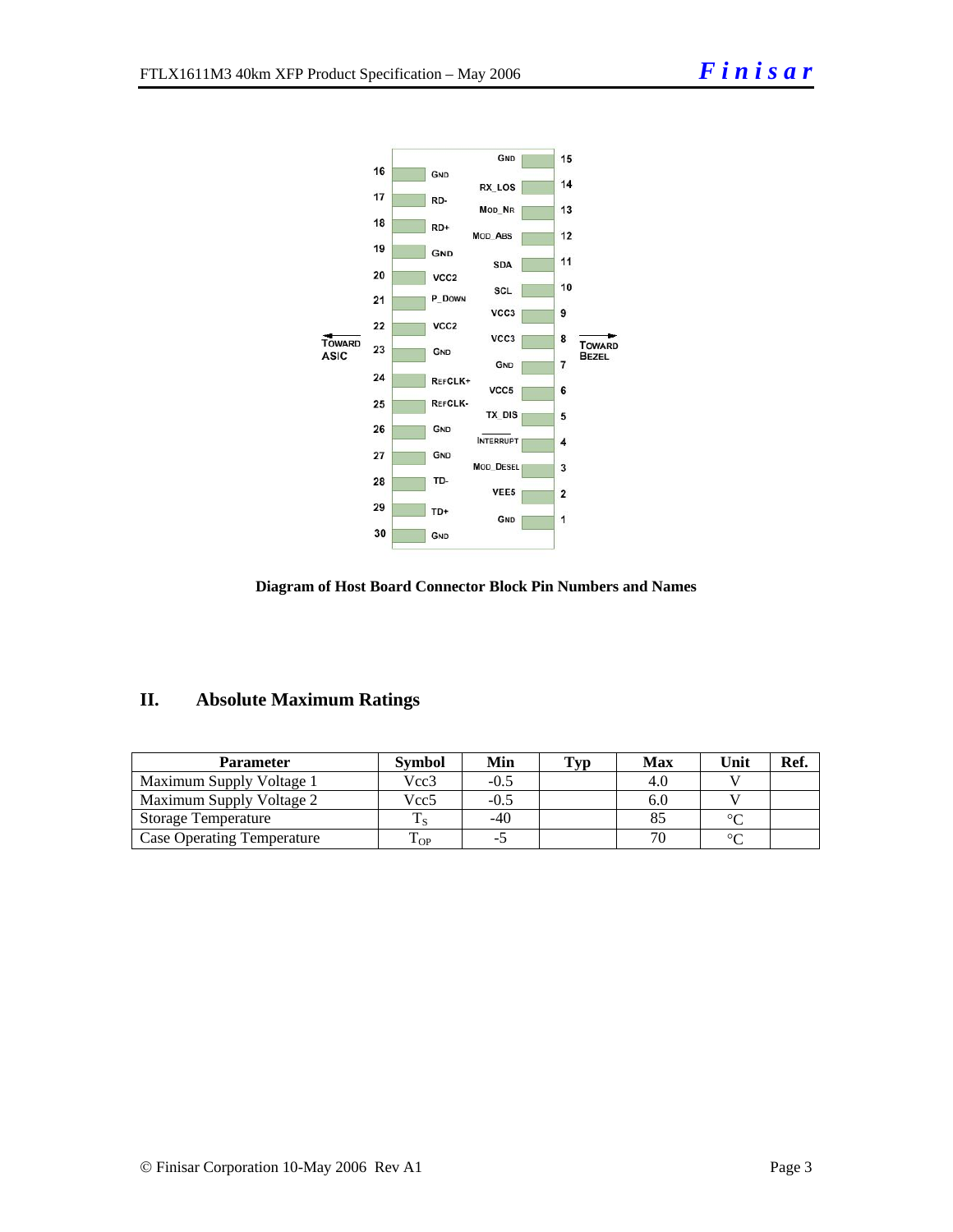| <b>Parameter</b>                    | <b>Symbol</b>            | Min         | <b>Typ</b> | <b>Max</b>          | Unit                    | Ref.           |
|-------------------------------------|--------------------------|-------------|------------|---------------------|-------------------------|----------------|
| Main Supply Voltage                 | Vcc <sub>5</sub>         | 4.75        |            | 5.25                | V                       |                |
| Supply Voltage #2                   | Vec <sub>3</sub>         | 3.13        |            | 3.45                | $\overline{\mathbf{V}}$ |                |
| Supply Voltage #3                   | Vcc2                     | 1.71        |            | 1.89                | $\mathbf{V}$            |                |
| Supply Current – Vcc5 supply        | Icc <sub>5</sub>         |             |            | 350                 | mA                      |                |
| Supply Current – Vcc3 supply        | Icc3                     |             |            | 400                 | mA                      |                |
| Supply Current – Vcc2 supply        | Icc2                     |             |            | 750                 | mA                      |                |
| Module total power                  | P                        |             |            | 3.5                 | W                       | 1              |
| <b>Transmitter</b>                  |                          |             |            |                     |                         |                |
| Input differential impedance        | $R_{in}$                 |             | 100        |                     | Ω                       | 2              |
| Differential data input swing       | Vin, pp                  | 120         |            | 820                 | mV                      |                |
| <b>Transmit Disable Voltage</b>     | $V_D$                    | 2.0         |            | <b>Vcc</b>          | V                       | 3              |
| Transmit Enable Voltage             | $\rm V_{\underline{EN}}$ | <b>GND</b>  |            | $GND+0.8$           | V                       |                |
| <b>Transmit Disable Assert Time</b> |                          |             |            | 10                  | <b>us</b>               |                |
| <b>Receiver</b>                     |                          |             |            |                     |                         |                |
| Differential data output swing      | Vout,pp                  | 340         | 650        | 850                 | mV                      | $\overline{4}$ |
| Data output rise time               | $t_r$                    |             |            | 38                  | ps                      | $\overline{5}$ |
| Data output fall time               | $t_f$                    |             |            | 38                  | ps                      | 5              |
| <b>LOS Fault</b>                    | $V_{LOS \text{ fault}}$  | $Vec - 0.5$ |            | Vec <sub>HOST</sub> | V                       | 6              |
| <b>LOS Normal</b>                   | $\rm V_{\rm LOS~norm}$   | <b>GND</b>  |            | $GND+0.5$           | V                       | 6              |
| Power Supply Rejection              | <b>PSR</b>               |             |            | See Note 6 below    |                         | 7              |
| <b>Reference Clock</b>              |                          |             |            |                     |                         |                |
| Clock differential input impedance  | $R$ cl $k_{in}$          |             | 100        |                     | Ω                       |                |
| Reference Clock frequency           | f()                      |             | Baud/64    |                     | <b>MHz</b>              |                |
| Differential clock input swing      | Vclkin,pp                | 640         |            | 1600                | mV                      |                |
| Clock output rise/fall time         | $t_{rf}$                 | 200         |            | 1250                | ps                      | 5              |
| Reference clock frequency tolerance | Df                       | $-100$      |            | $+100$              | <b>PPM</b>              |                |

#### **III.** Electrical Characteristics ( $T_{OP} = -5$  to 70 °C,  $V_{CC5} = 4.75$  to 5.25 Volts)

Notes:

1. Maximum total power value is specified across the full temperature and voltage range.

- 2. After internal AC coupling.
- 3. Or open circuit.
- 4. Into 100 ohms differential termination.
- 5.  $20 80 %$
- 6. Loss Of Signal is open collector to be pulled up with a 4.7k 10kohm resistor to 3.15 3.6V. Logic 0 indicates normal operation; logic 1 indicates no signal detected.
- 7. Per Section 2.7.1. in the XFP MSA Specification<sup>1</sup>.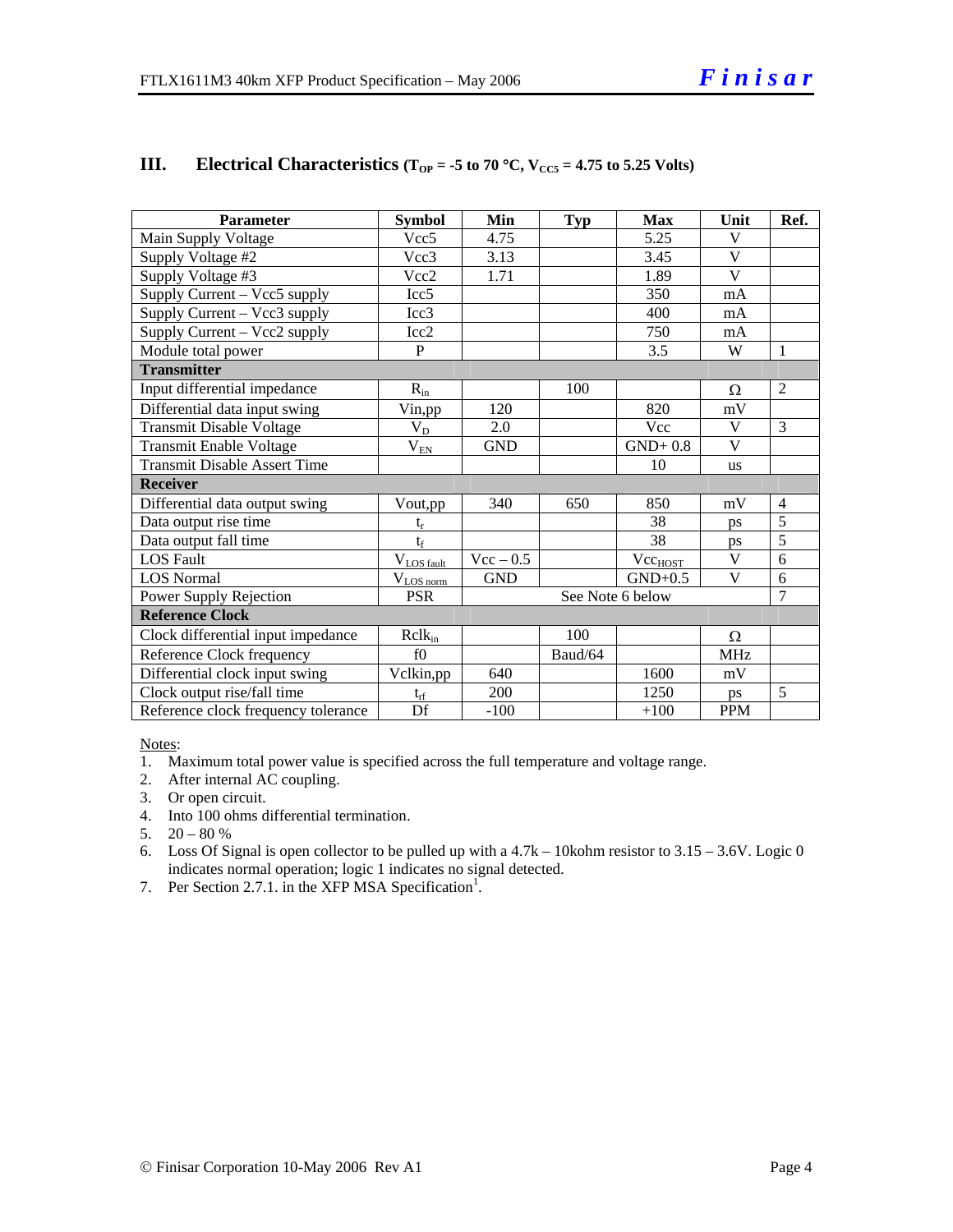#### **IV.** Optical Characteristics ( $T_{OP} = -5$  to  $70^{\circ}$ C,  $V_{CC5} = 4.75$  to 5.25 Volts)

Please note that the Transmitter of the FTLX1611M3 becomes operational within 60 seconds of power-up. This is due to the time required for the EML to reach its optimum operating temperature.

| <b>Parameter</b>                                                               | <b>Symbol</b>             | Min    | <b>Typ</b> | <b>Max</b>     | Unit               | Ref.           |
|--------------------------------------------------------------------------------|---------------------------|--------|------------|----------------|--------------------|----------------|
| <b>Transmitter</b>                                                             |                           |        |            |                |                    |                |
| Output Opt. Pwr: 9/125 SMF                                                     | $P_{OUT}$                 | $-1$   |            | $+2$           | dBm                | 1              |
| <b>Optical Extinction Ratio</b>                                                | ER                        | 8.2    |            |                | dB                 | 1              |
| <b>Optical Modulation Amplitude</b>                                            | <b>OMA</b>                | $-2.1$ |            |                | dBm                | $\overline{2}$ |
| Center Wavelength                                                              | $\lambda c$               | 1530   |            | 1565           | nm                 |                |
| <b>Transmitter Dispersion Penalty</b><br>$(\textcircled{a} 800 \text{ ps/nm})$ | <b>TDP</b>                |        |            | $\overline{2}$ | dB                 |                |
| Sidemode Supression ratio                                                      | $SSR_{min}$               | 30     |            |                | dB                 |                |
| Tx Jitter Generation (peak-to-peak)                                            | $Tx_i$                    |        |            | 0.1            | UI                 | 3              |
| Tx Jitter Generation (RMS)                                                     | Tx <sub>jRMS</sub>        |        |            | 0.01           | $\overline{\rm U}$ | $\overline{4}$ |
| <b>Relative Intensity Noise</b>                                                | <b>RIN</b>                |        |            | $-130$         | dB/Hz              |                |
| <b>Receiver</b>                                                                |                           |        |            |                |                    |                |
| Receiver Sensitivity @ 9.95Gb/s to<br>$10.7$ Gb/s                              | $R_{SENS1}$               |        |            | $-16$          | dBm                | 5              |
| <b>Stressed Receiver Sensitivity</b><br>(OMA) @ 11.1Gb/s                       | $R_{\text{SENS2}}$        |        |            | $-11.3$        | dBm                | 6              |
| Maximum Input Power                                                            | $P_{MAX}$                 | $-1$   |            |                | dBm                |                |
| <b>Optical Center Wavelength</b>                                               | $\lambda_{\underline{C}}$ | 1270   |            | 1600           | nm                 |                |
| <b>Receiver Reflectance</b>                                                    | $R_{rx}$                  |        |            | $-27$          | dB                 |                |
| Path penalty at 40km                                                           |                           |        |            | $\overline{2}$ | dB                 | $\overline{7}$ |
| LOS De-Assert                                                                  | LOS <sub>D</sub>          |        |            | $-22$          | dBm                |                |
| <b>LOS</b> Assert                                                              | $LOS_A$                   | $-28$  |            |                | dBm                |                |
| <b>LOS</b> Hysteresis                                                          |                           | 0.5    |            |                | dB                 |                |

Notes:

- 1.  $ER = 8.2dB$  minium for data rates 9.9Gb/s to 10.7Gb/s.
- 2. Guaranteed minimum OMA for 9.9Gb/s 11.1Gb/s.
- 3. Measured with a host jitter of 50 mUI peak-to-peak.
- 4. Measured with a host jitter of 7 mUI RMS.
- 5. Measured with worst ER; BER<10<sup>-12</sup>; PRBS31. Equivalent to  $-14.3$  dBm OMA at ER = 8.2 dB.
- 6. Per IEEE 802.3ae. Equivalent to –14.3 dBm average power at Infinite ER.
- 7. Dispersion penalty is measured in loopback using 18 ps/(nm\*km) fiber (SMF-28).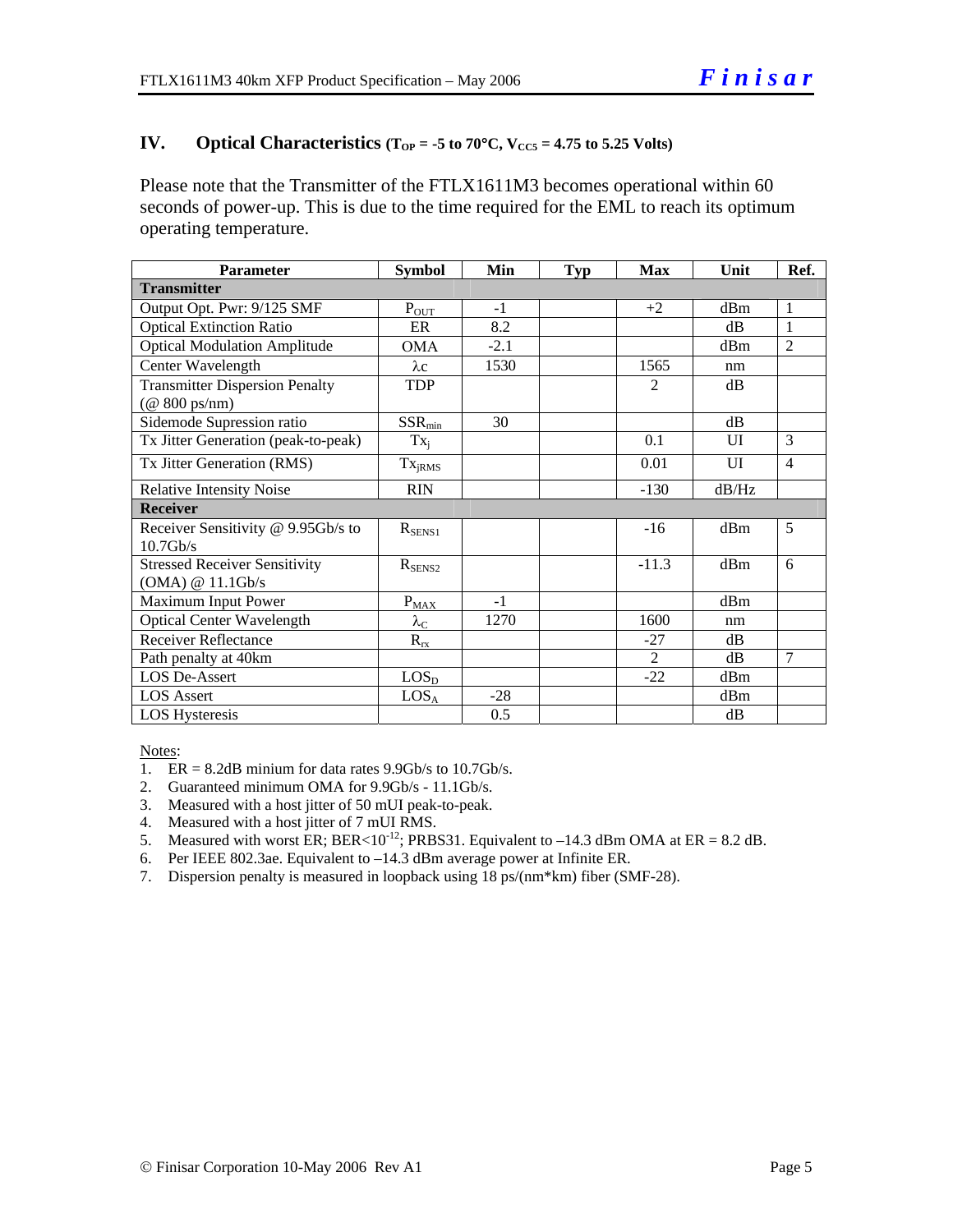#### **V. General Specifications**

| Parameter                  | <b>Symbol</b> | Min  | Typ | Max        | Units | Ref. |
|----------------------------|---------------|------|-----|------------|-------|------|
| <b>Bit Rate</b>            | <b>BR</b>     | 9.95 |     |            | Gb/s  |      |
| Bit Error Ratio            | <b>BER</b>    |      |     | $10^{-12}$ |       |      |
| Max. Supported Link Length | $L_{MAX}$     |      | 40  |            | km    |      |

Notes:

- 1. SONET OC-192 IR-2, OC-192 IR-3, 10GBASE-ER/EW, 10G Fibre Channel, ITU-T G.709, 10GBASE-ER/EW + FEC
- 2. Tested with a  $2^{31} 1$  PRBS

#### **VI. Environmental Specifications**

Finisar XFP transceivers have an operating temperature range from  $-5^{\circ}$ C to  $+70^{\circ}$ C case temperature.

| Parameter                  | <b>Symbol</b>          | Min | $\mathbf{Typ}$ | Max | <b>Units</b> | Ref. |
|----------------------------|------------------------|-----|----------------|-----|--------------|------|
| Case Operating Temperature | $\mathbf{1}_{OD}$      |     |                |     | $\sim$       |      |
| Storage Temperature        | m<br>$\frac{1}{1}$ sto | -40 |                | o.  | $\sim$       |      |

#### **VII. Regulatory Compliance**

Finisar XFP transceivers are Class 1 Laser Products. They are certified per the following standards:

| <b>Feature</b> | <b>Agency</b>   | <b>Standard</b>                      | <b>Certificate</b> |
|----------------|-----------------|--------------------------------------|--------------------|
|                |                 |                                      | <b>Number</b>      |
| Laser Eye      | <b>FDA/CDRH</b> | CDRH 21 CFR 1040 and Laser Notice 50 | <b>TBD</b>         |
| Safety         |                 |                                      |                    |
| Laser Eye      | TÜV             | EN 60825-1: 1994+A11:1996+A2:2001    | <b>TBD</b>         |
| Safety         |                 | IEC 60825-1: 1993+A1:1997+A2:2001    |                    |
|                |                 | IEC 60825-2: 2000, Edition 2         |                    |
| Electrical     | TÜV             | EN 60950                             | <b>TBD</b>         |
| Safety         |                 |                                      |                    |
| Electrical     | UL/CSA          | <b>CLASS 3862.07</b>                 | <b>TBD</b>         |
| Safety         |                 | <b>CLASS 3862.87</b>                 |                    |
|                |                 |                                      |                    |

Copies of the referenced certificates are available at Finisar Corporation upon request.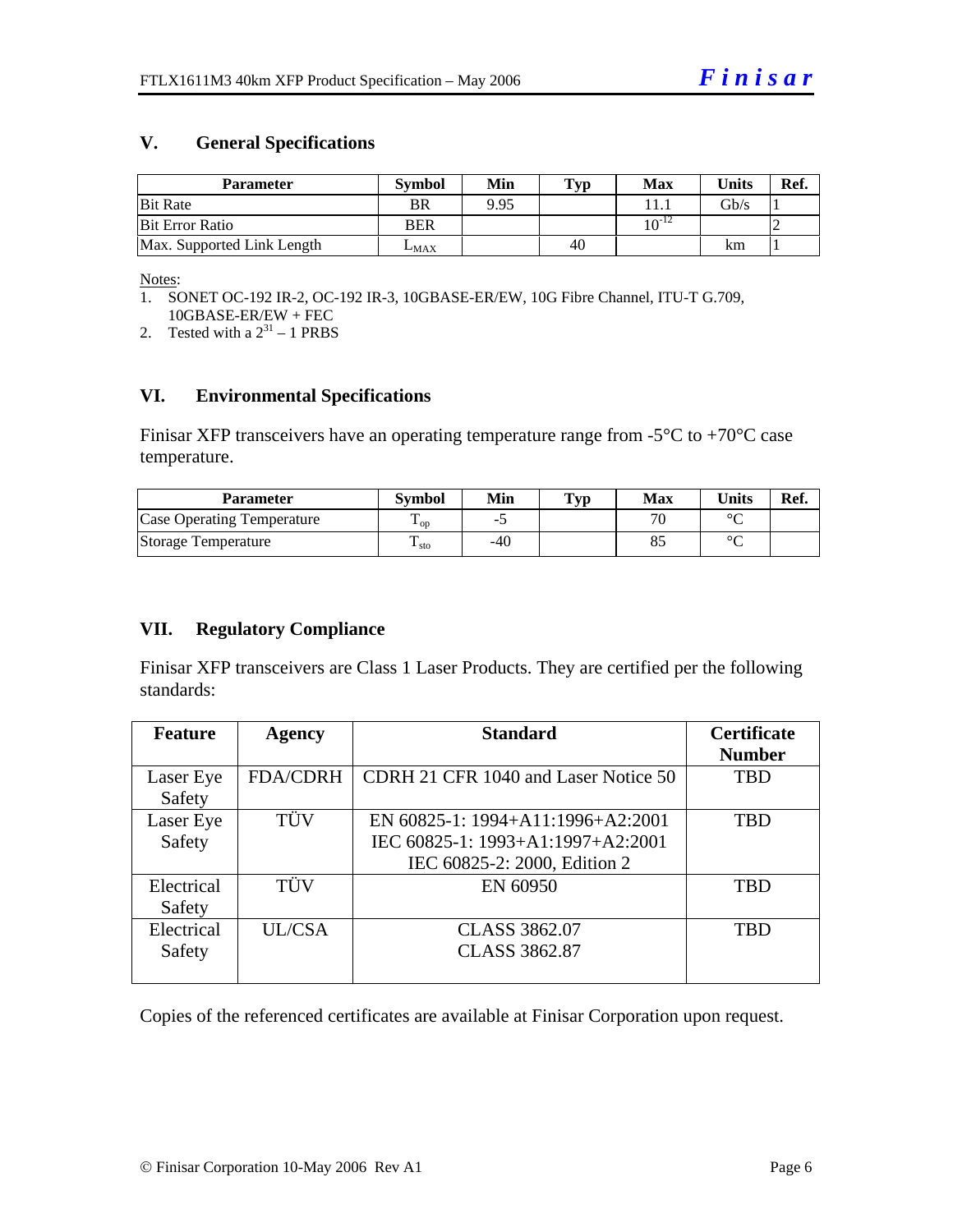#### **VIII. Digital Diagnostics Functions**

As defined by the XFP MSA<sup>1</sup>, Finisar XFP transceivers provide digital diagnostic functions via a 2-wire serial interface, which allows real-time access to the following operating parameters:

- Transceiver temperature
- Laser bias current
- Transmitted optical power
- Received optical power
- Transceiver supply voltage

It also provides a sophisticated system of alarm and warning flags, which may be used to alert end-users when particular operating parameters are outside of a factory-set normal range.

The operating and diagnostics information is monitored and reported by a Digital Diagnostics Transceiver Controller (DDTC) inside the transceiver, which is accessed through the 2-wire serial interface. When the serial protocol is activated, the serial clock signal (SCL pin) is generated by the host. The positive edge clocks data into the XFP transceiver into those segments of its memory map that are not write-protected. The negative edge clocks data from the XFP transceiver. The serial data signal (SDA pin) is bi-directional for serial data transfer. The host uses SDA in conjunction with SCL to mark the start and end of serial protocol activation. The memories are organized as a series of 8-bit data words that can be addressed individually or sequentially. The 2-wire serial interface provides sequential or random access to the 8 bit parameters, addressed from 000h to the maximum address of the memory.

For more detailed information, including memory map definitions, please see the XFP MSA documentation<sup>1</sup>.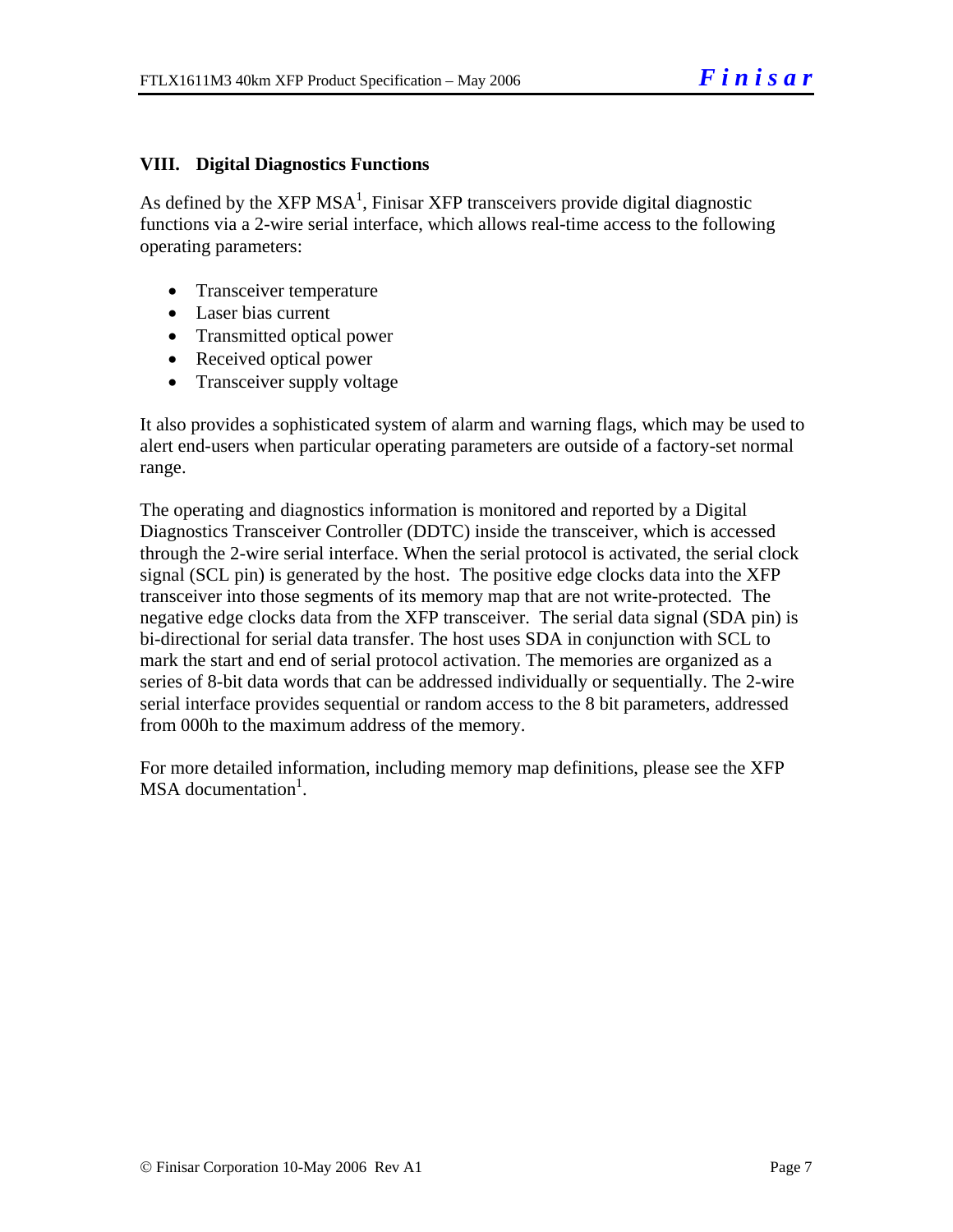#### **IX. Mechanical Specifications**

Finisar's XFP transceivers are compliant with the dimensions defined by the XFP Multi-Sourcing Agreement (MSA).



**XFP Transceiver (dimensions are in mm)**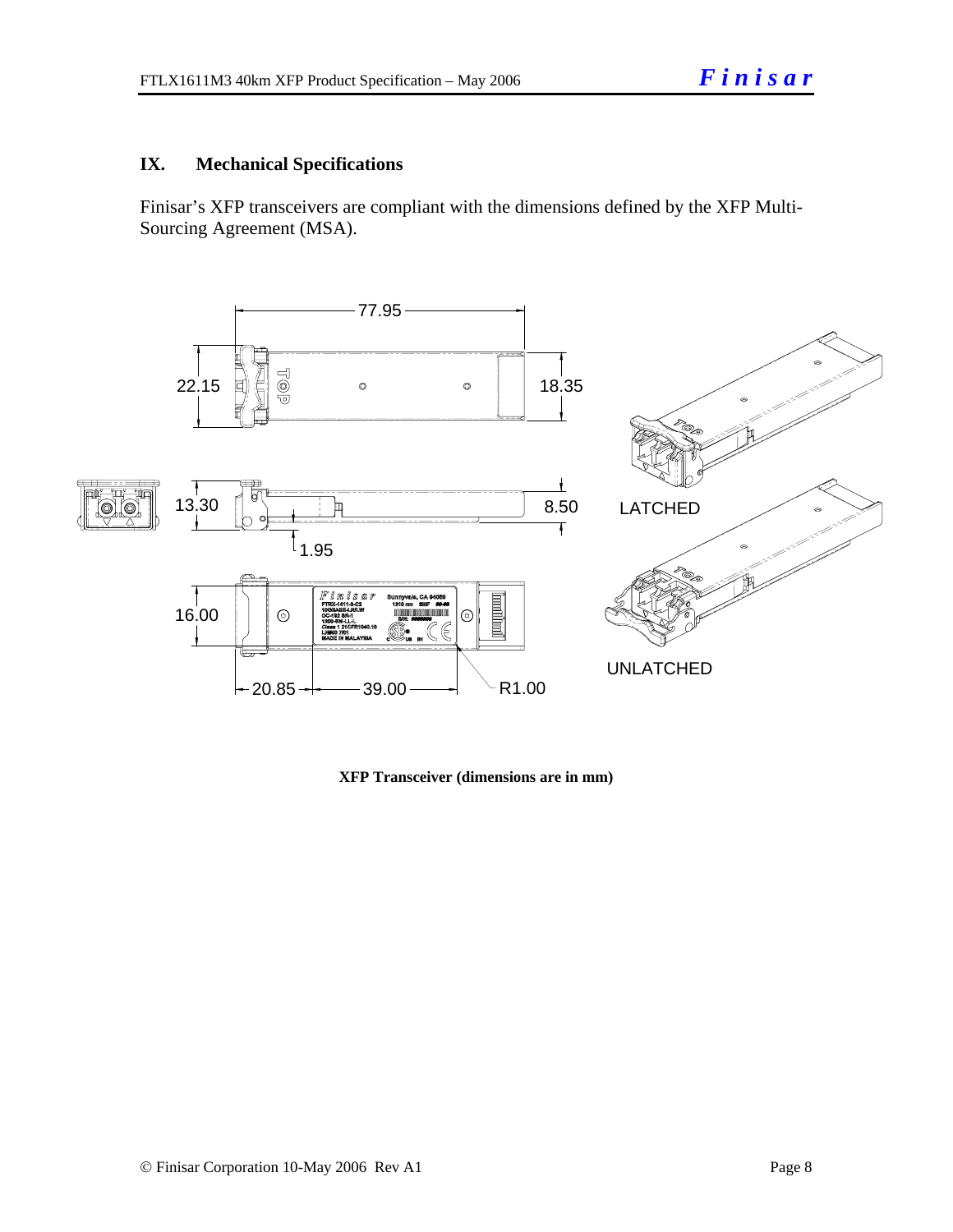

#### **X. PCB Layout and Bezel Recommendations**

**XFP Host Board Mechanical Layout (dimensions are in mm)**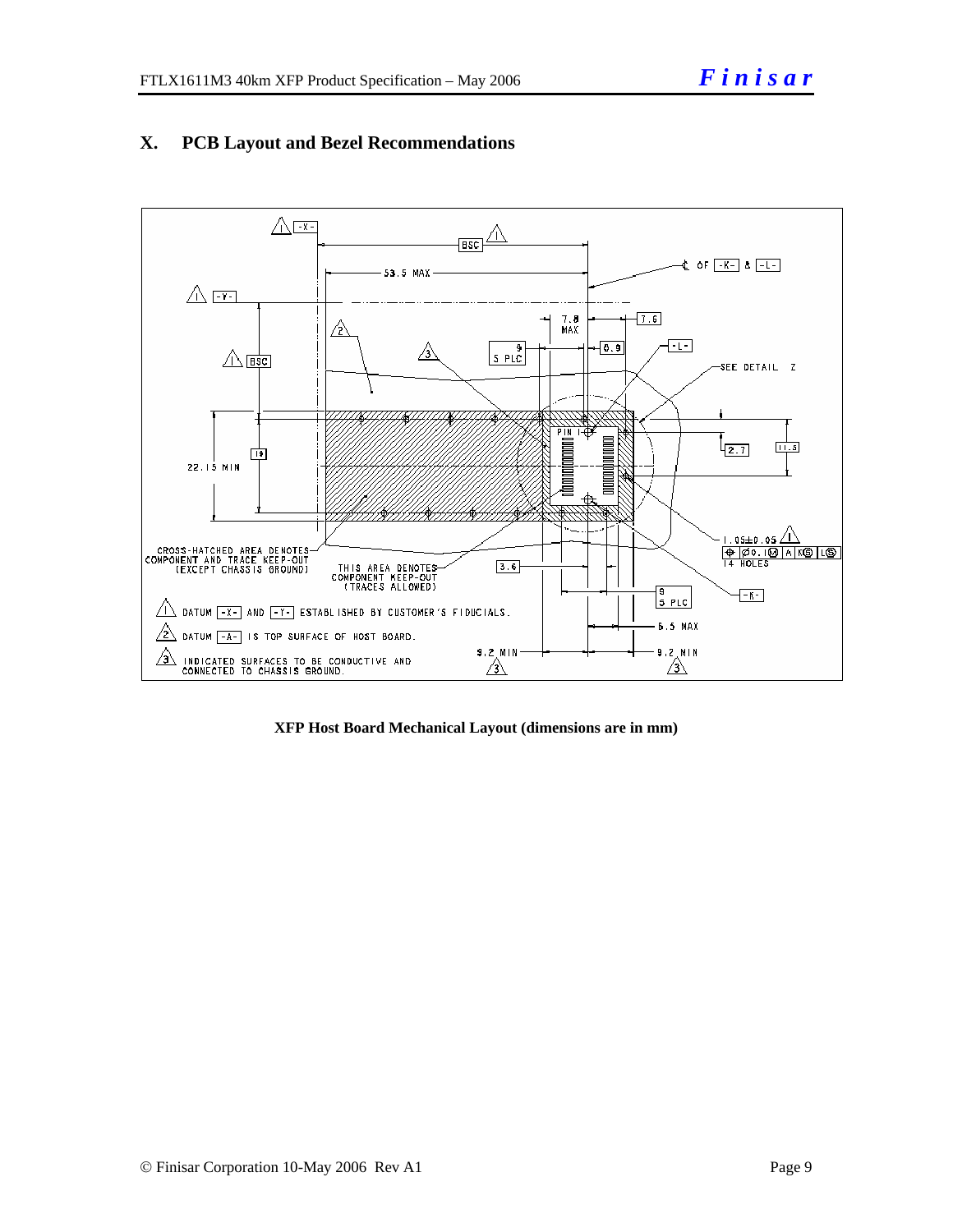

**XFP Detail Host Board Mechanical Layout (dimensions are in mm)**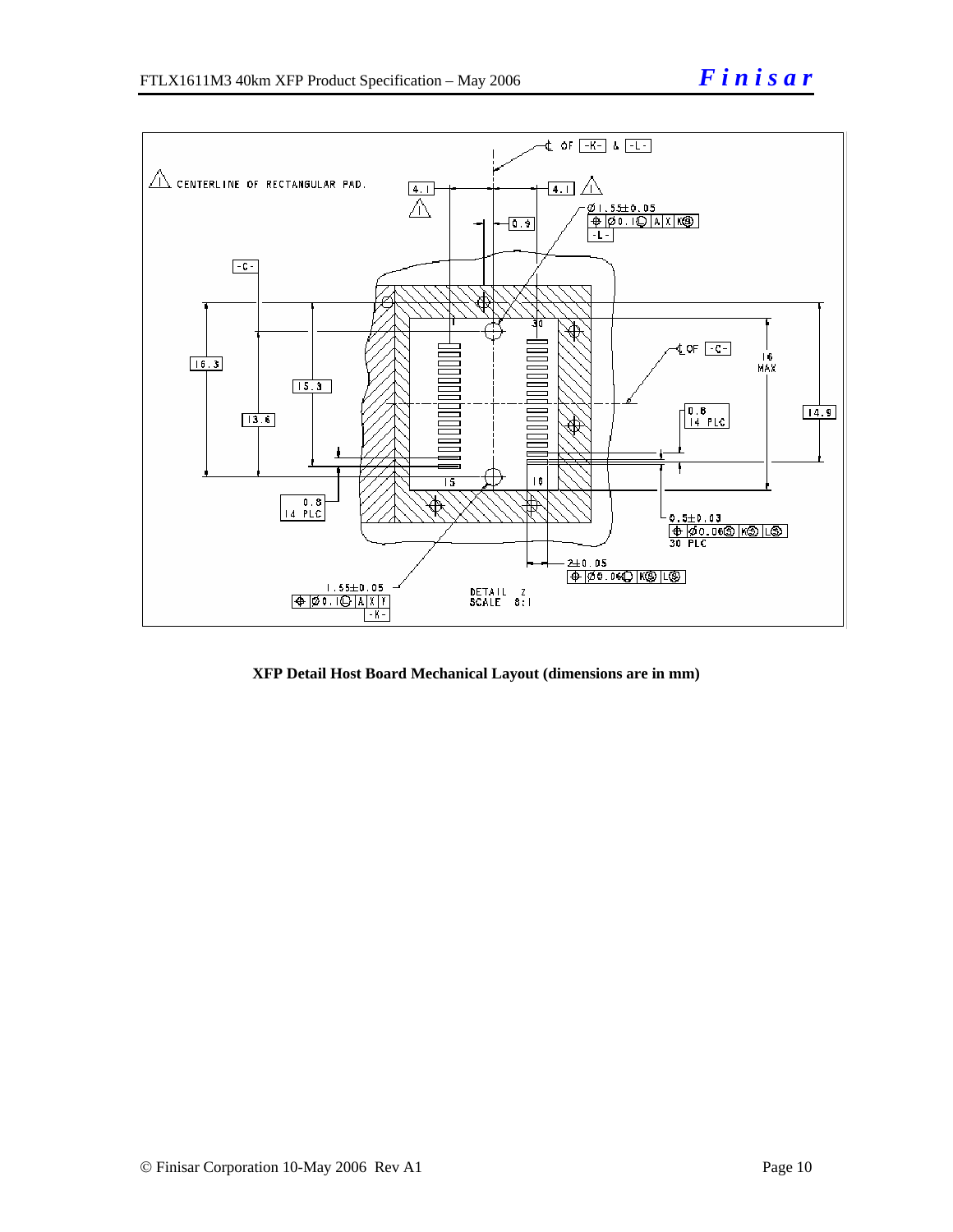

**XFP Recommended Bezel Design (dimensions are in mm)**